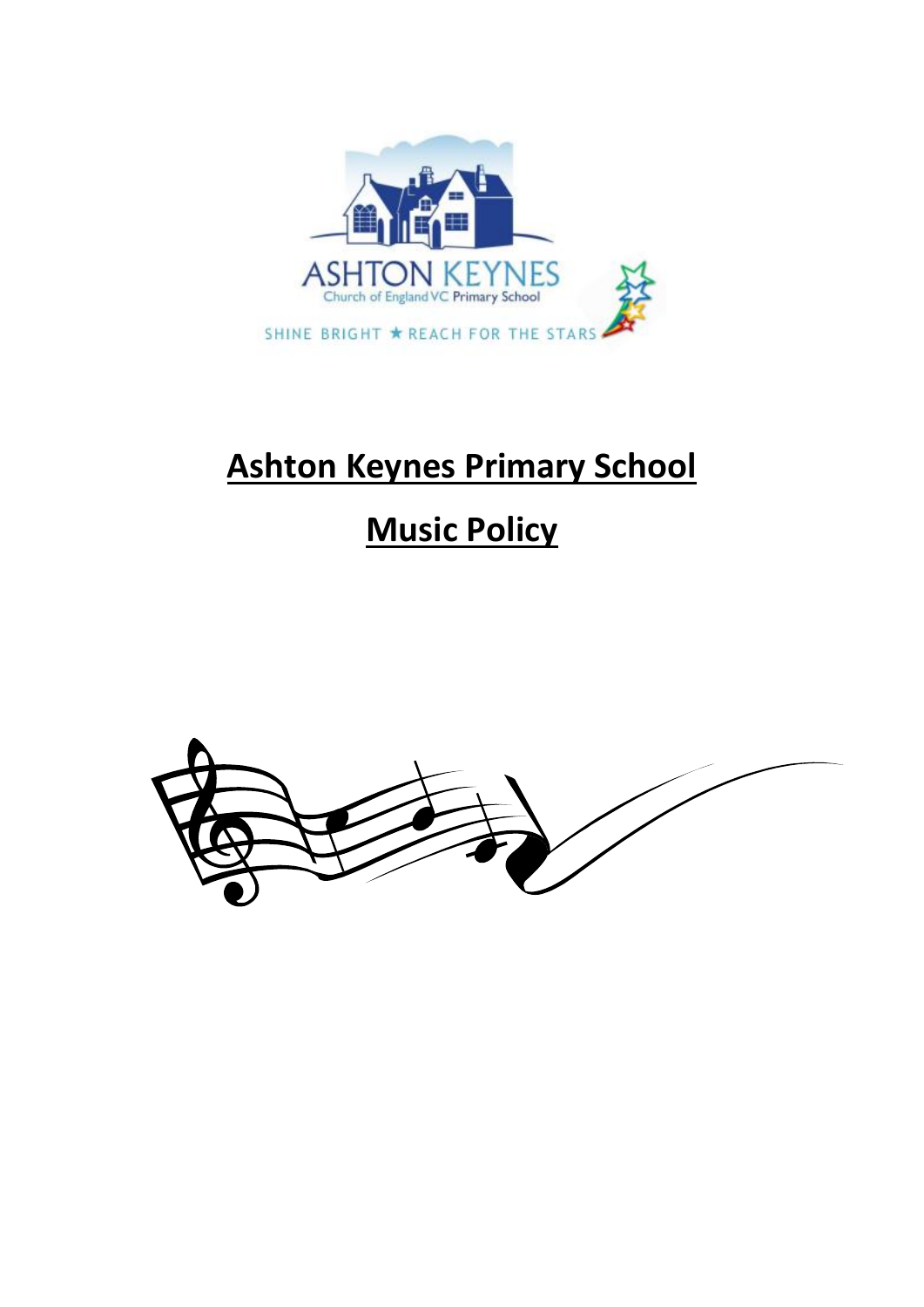*Music is a universal language that embodies one of the highest forms of creativity. A high-quality music education should engage and inspire pupils to develop a love of music and their talent as musicians, and so increase their self-confidence, creativity and sense of achievement. As pupils progress, they should develop a critical engagement with music, allowing them to compose, and to listen with discrimination to the best in the musical canon.* 

National Curriculum for Music 2014

Music is highly valued at Ashton Keynes School. Children are given a wealth of opportunities to develop and celebrate their skills.

## **Aims of the curriculum – All pupils will**

- perform, listen to, review and evaluate music across a range of historical periods, genres, styles and traditions, including the works of the great composers and musicians
- learn to sing and to use their voices, to create and compose music on their own and with others, have the opportunity to learn a musical instrument, use technology appropriately and have the opportunity to progress to the next level of musical excellence
- Understand and explore how music is created, produced and communicated, including through the inter-related dimensions: pitch, duration, dynamics, tempo, timbre, texture, structure and appropriate musical notations.

#### **Curriculum**

- All classes receive music lessons with either their class teacher or music leader. Charanga online music scheme is used across the school and fully supports the aims of the national curriculum 2014. This scheme has been devised especially for classroom teachers and is topic based, cross curricular, musically diverse, fully resourced and accessible to non-music readers. Years  $1 - 6$  will follow the new Music Model Charanga Scheme.
- Additional topic based, cross-curricular musical activities take place in the classroom, where appropriate, led by the class teacher, with the support of the specialist teacher where required.
- Whole school singing assemblies take place weekly led by the music leader and head teacher. Children are given the opportunity to listen to a wide range of music from